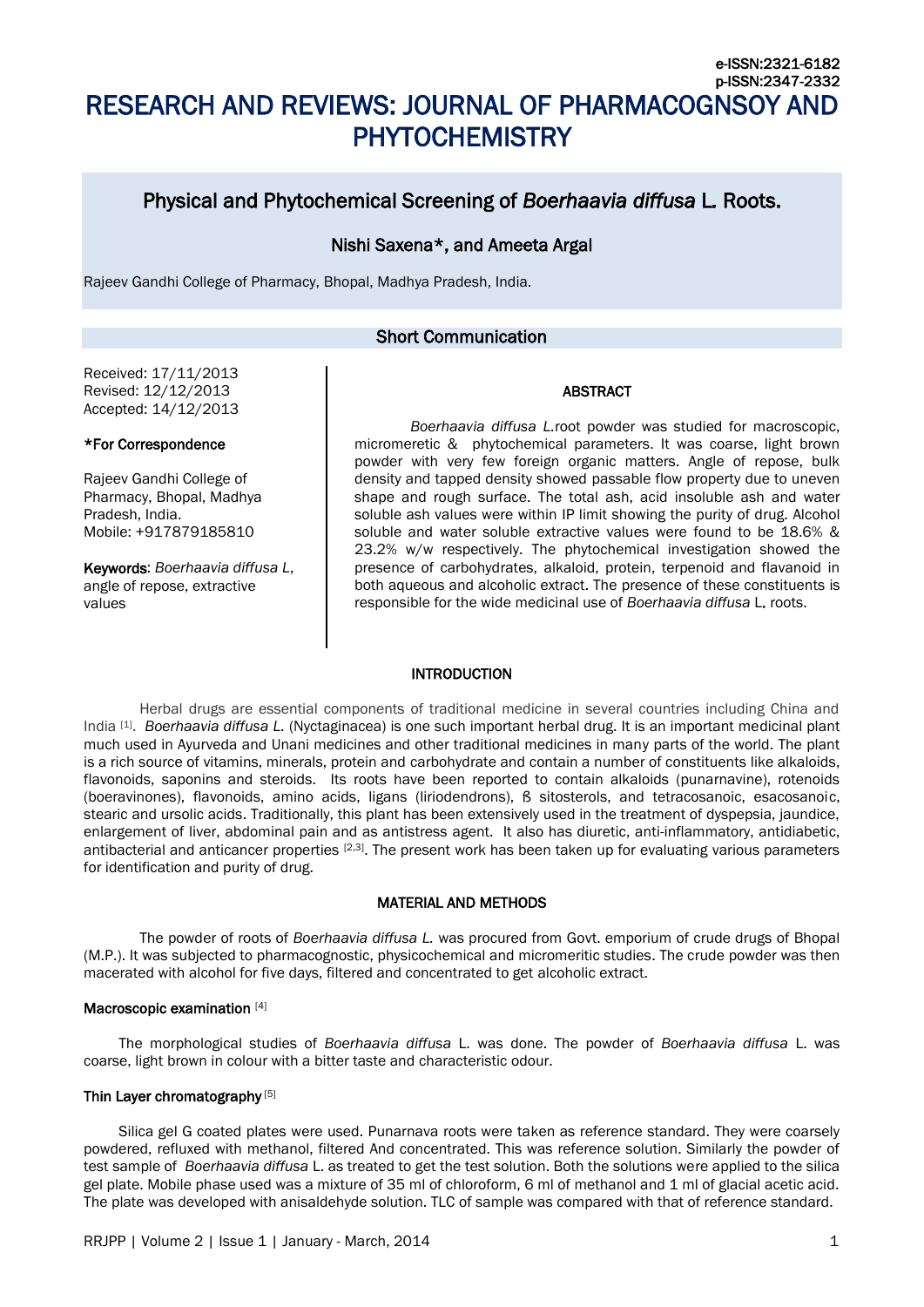### Micromeretic parameters [6]

#### *Angle of repose*

 It was calculated by allowing 50 gm of powdered drug to flow though a funnel, such that the distance between the top of the pile and bottom of funnel is 6.4mm. The height and radius of the powder pile was noted and angle of repose, was calculated by

$$
\emptyset = \tan^{-1} h/r
$$

Where,  $\emptyset$  = angle of repose, h = height of pile, r = radius of the base of the pile

## *Bulk Density*

50 gms of powder was taken in a bulk density apparatus, and the volume of powder (bulk volume) was noted. The bulk density was calculated by substituting the values in the formula:

## Bulk density  $(p) =$  Mass of powder Bulk volume

## *Tapped Density*

50 gms of powder was taken in a bulk density apparatus, and the volume of powder (bulk volume) was noted. The apparatus was set for 100 tappings. The tappings were continued till concurrent readings were obtained. Final volume was noted as tapped volume. Tapped density was calculated by substituting the values in the formula:

> Tapped density  $(\rho) =$  Mass of powder Tapped volume

#### Table 1: Micromeretic parameters

| S. No. | Parameter             | Value $(\% w/w)$ |
|--------|-----------------------|------------------|
|        | Angle of repose       | 39.69            |
|        | <b>Bulk Density</b>   | 0.34             |
|        | <b>Tapped Density</b> | 0.55             |

#### Physicochemical Evaluation [7,8]

# Determination of foreign matter

 The sample was checked visually for the presence of foreign organic matter. Very few foreign particle were found (Table 2).

## Loss on drying

Five gm of powder was dried in oven at 105ºC and weighed.

## Determination of Ash value

#### *Determination of total ash*

2 gm of the crude drug was incinerated at about 450°C. It was cooled, weighed and total ash was calculated (Table 2).

## *Determination of acid insoluble ash*

The total ash obtained above was boiled with 25ml of 2M HCl for 5 min. It was collected on a tared filter paper, dried and then weighed (Table 2).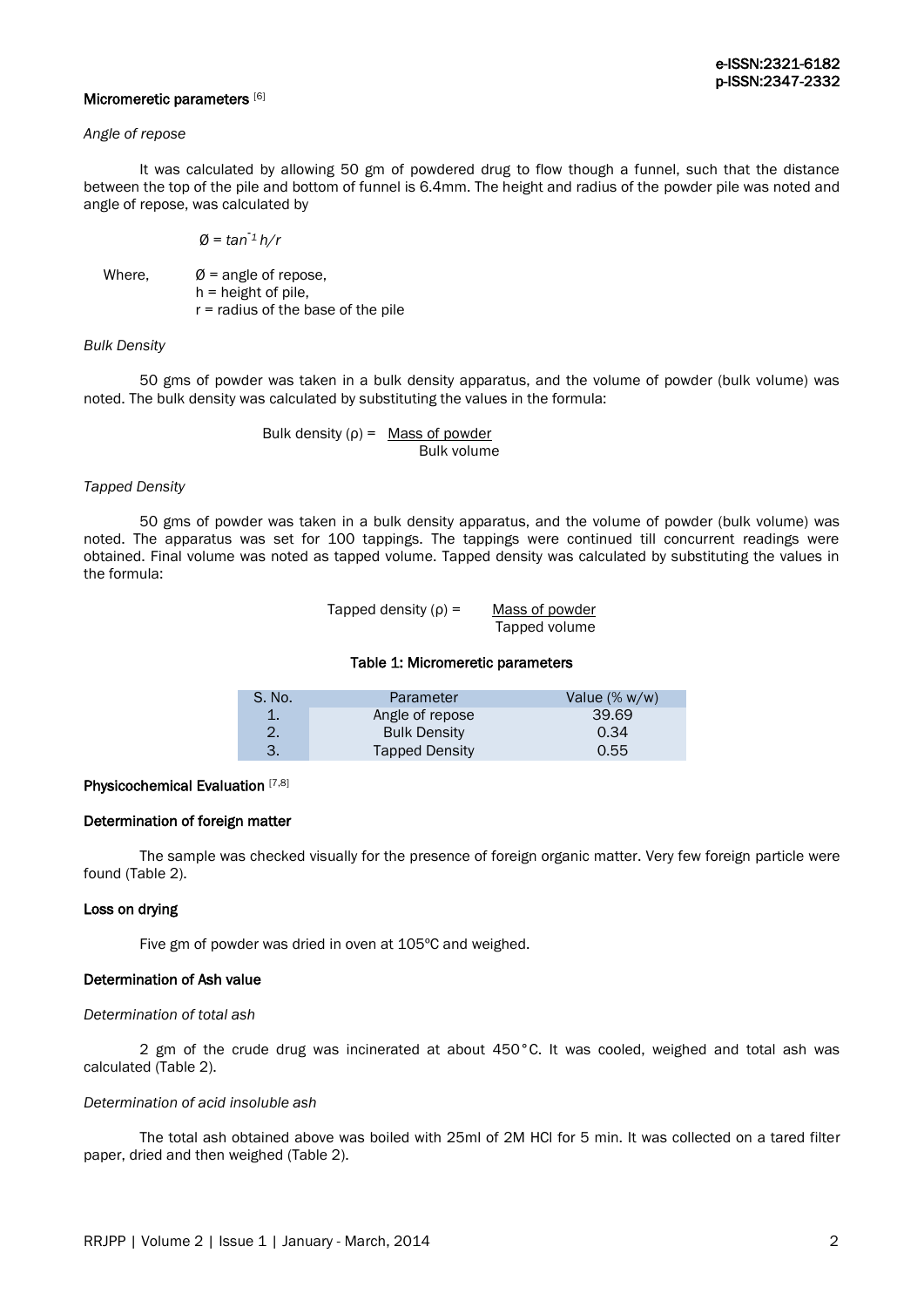#### *Determination of water soluble ash*

 The total ash was boiled for 5 min. with 25ml of water, collected on a tared filter paper, dried and weighed. The weight of the insoluble matter was subtracted from the weight of the ash to get water soluble ash (Table 2).

#### *Determination of solvent extractive value*

Percentage of water soluble extract or alcohol soluble extract was determined with reference to air dried drug.

#### *Determination of alcohol soluble extractive value*

Five gm of drug powder was macerated with 100ml of ethanol for 24 hr. It was shaken frequently for first six hrs. It was then filtered. 25ml of the alcoholic extract was evaporated to dryness in a petri dish. It was further dried at 105ºC and weighed. Percentage of ethanol soluble extractive value was calculated with reference to air dried drug taken (Table 2).

## *Determination of water soluble extractive value*

Five gm of drug powder was macerated with 100ml of chloroform water for 24 hr with shaking. After filtration solvent was evaporated to dryness (105ºC), weighed, & percentage of water soluble extractive value was calculated (Table 2).

# Table 2: Physicochemical parameters and solvent extractive values

| S. No. | Parameter                  | Value $(\% w/w)$ | IP limit     |
|--------|----------------------------|------------------|--------------|
| $1$ .  | Foreign Organic Matter     | 0.2              | $\geq 2.0\%$ |
| 2.     | Loss on drying             | 2.3              | $*10%$       |
| 3.     | <b>Total Ash</b>           | 8.6              | $*10%$       |
| 4.     | Acid Insoluble Ash         | 2.4              | $*3.0\%$     |
| 5.     | Water Soluble Ash          | 4.8              |              |
| 6.     | Alcohol soluble Extractive | 18.6             | $\leq 0.5\%$ |
| 7.     | Water soluble Extractive   | 23.2             | $\leq 9.0\%$ |

#### Phytochemical Screening [7,8]

The alcoholic and aqueous extracts of *Boerhavia diffusa* L. were subjected to various qualitative tests to reveal the presence or absence of common chemical constituents (Table 3).

## Table 3: Qualitative Phytochemical Tests of *Boerhaavia diffusa L* root.

| Compound               | Alcoholic extract of<br>Boerhavia diffusa L. | Aqueous extracts of<br>Boerhavia diffusa L. |
|------------------------|----------------------------------------------|---------------------------------------------|
| Alkaloids              | ┿                                            | ٠                                           |
| Carbohydrates          | $\div$                                       |                                             |
| Glycosides             |                                              |                                             |
| Phytosterols           |                                              |                                             |
| Terpenoids             | ┿                                            |                                             |
| <b>Flavanoids</b>      | ┿                                            |                                             |
| Gums & mucilage        |                                              |                                             |
| Proteins & amino acids | $\div$                                       | $\ddot{}$                                   |
| Tannins                |                                              |                                             |
| Saponin                |                                              |                                             |
| <b>Volatile oils</b>   |                                              |                                             |
| Fixed oils & fats      |                                              |                                             |

Where, (+) represents Present and (-) represent Absent of constituent

## RESULT AND DISCUSSION

The root powder of *Boerhaavia diffusa* L., was coarse, light brown in colour with a bitter taste and characteristic odour. TLC studies showed similar chromatogram as that of reference standard of *Boerhaavia diffusa*  L<sup>[4]</sup>. This proves the identity of drug. The powder was evaluated for its micromeritic parameters. Angle of repose